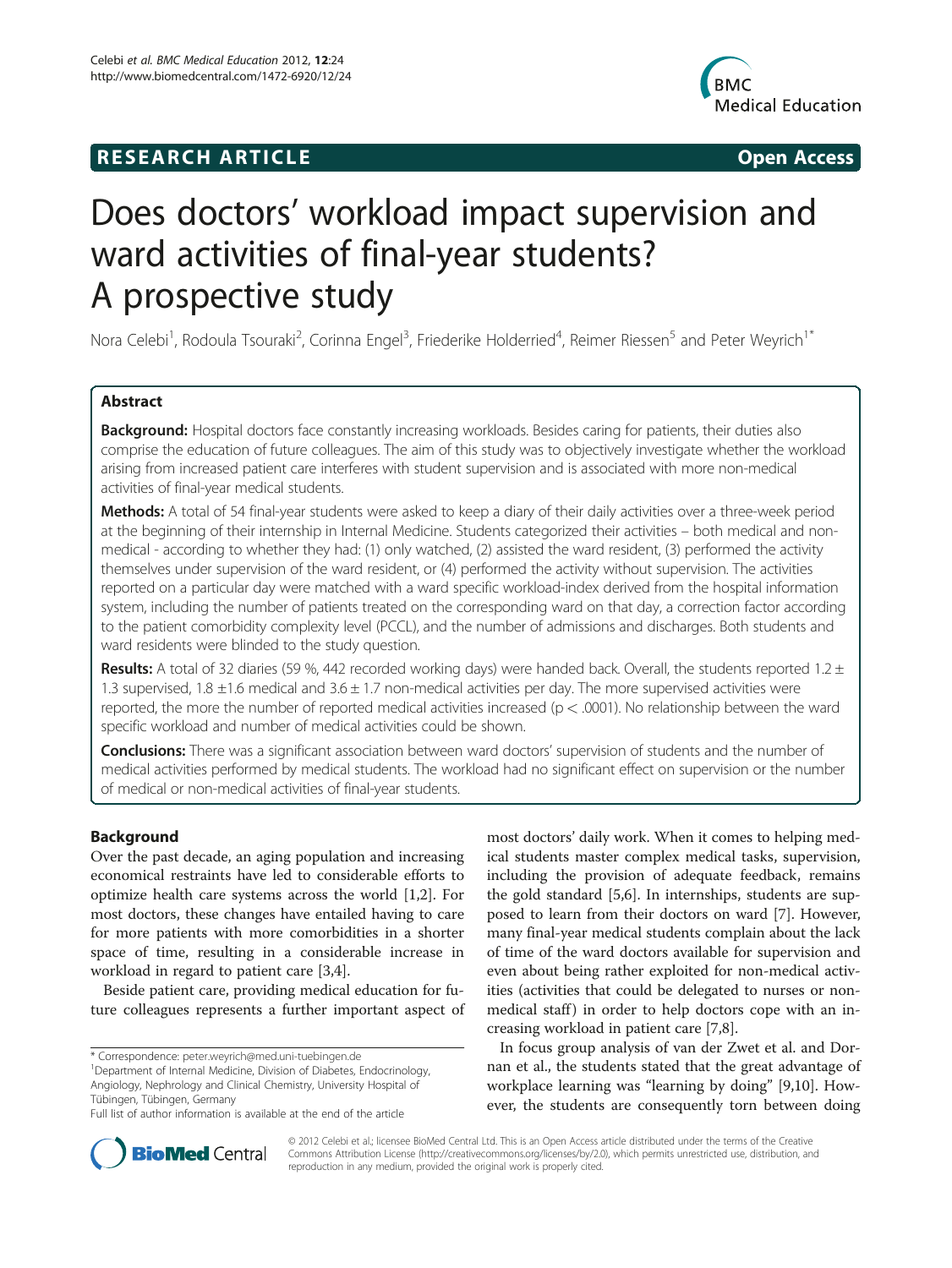something themselves and delivering safe patient care [[11\]](#page-5-0). In a focus group analysis by de Feijter et al., the relationship to their supervisor was essential when it came to taking responsibilities, building up trust and asking for supervision [[11](#page-5-0)].

Studies that focus on the supervision, feedback and assessment of medical students during clerkships generally show that the situation is not optimal. A survey from the Netherlands by Daelsmans et al. among 81 medical students reported that the supervision rate was less than 35 % in almost all competencies examined, and that the rate of direct observation was even lower [[12\]](#page-5-0). In a study by Howley et al. among 345 medical students in the U.S., 51 % of the students reported that they had never been observed during history taking (81 % for a complete physical examination) by faculty staff [\[13\]](#page-5-0).

While history taking and physical examination are usually performed from day one of the first clerkship, some other medical tasks are scarcely trained, especially complex ones like prescribing or ward rounds [\[14-16](#page-5-0)]. According to a survey by Morcke et al, residents feel best prepared for skills like history taking and physical examination after graduation, while there are more concerns about pharmacotherapy, treatments and personal aspects of professionalism [[17\]](#page-5-0). This corresponds with a survey by Heaton on 2413 medical students and recent graduates in the UK, who stated that they learned pharmacotherapy mostly as "opportunistic learning during clinical attachments". The majority (74 %) felt that their training in clinical pharmacology and therapeutics was too little or far too little [[18\]](#page-6-0).

Educators name workload as the most important reason for inadequacies in teaching [[19](#page-6-0)]. In a survey by Delva et al., a heavy workload was associated with disorganized surface-learning for residents and clerks [\[20](#page-6-0)]. Interestingly, most published data on the learning conditions for final-year students have so far been based on surveys, focus-group analyses or non-structured student interviews [[8\]](#page-5-0). These reports thus reflect subjective opinions rather than an objective measurement of the extent to which doctors' workloads arising from patient care really hinder their teaching activities on ward.

The aim of our study was therefore to assess ward doctors' workload arising from patient care in an objective way, using an individual workload index derived from our electronic hospital information system. We subsequently analyzed whether the workload arising from patient care had an impact on the supervision of medical students and students' ward activity profiles – especially the performance of medical activities other than history taking and physical examination - during their internships in Internal Medicine.

# **Methods**

# Study design

Using a prospective study design, we assessed the influence of residents' workloads arising from patient care on supervision and students' activity profiles (medical versus non-medical activities). A medical activity was defined as an activity that could not be delegated to nurses and non-medical staff, while non-medical activities do not necessarily have to be performed by a physician. While the non-medical activities are also important and sometimes difficult and demanding, they can be performed by staff other than physicians and can thus also be learned and supervised by staff other than physicians. Our study concentrated mainly on the activities that are usually exclusively performed by physicians and thus can only be learned from and supervised by physicians.

Final-year students recorded their daily activities in a diary. The recorded activity profile and students' supervision by the ward residents on each day were subsequently matched with a corresponding ward-specific workload index calculated from the electronic hospital information system.

# Internship

In our hospital the wards are run by one to three residents with one attending doctor supervising the ward round once or twice a week and discussing problems on the ward once a day. Usually, training and supervision of final year student is almost exclusively performed by the residents. Every student is obliged to attend a 16-week internship in Internal Medicine, Surgery and an elective.

# **Participants**

On the first day of their internship in Internal Medicine, 54 final-year students were asked to complete protocols of their daily activities for a period of three weeks (15 working days) using a diary (see Table [1](#page-2-0)). Students from each medical ward at our University Hospital participated. Diaries were completed between March and December 2009. We sent the students weekly reminders to fill in the diary per email. For completed diaries the students Workload Index received a voucher for a bookshop.

Informal interviews with the residents on ward  $(n = 18)$ revealed that residents considered their workload to primarily correlate with the number of patients seen, the complexity of their comorbidities, and the numbers of admissions and discharges per day. For each day recorded in the diary, we calculated a workload index (Figure [1\)](#page-3-0) based on our electronic hospital information system. The index comprised the following elements:

– n: The number of patients on the respective ward on the day in question.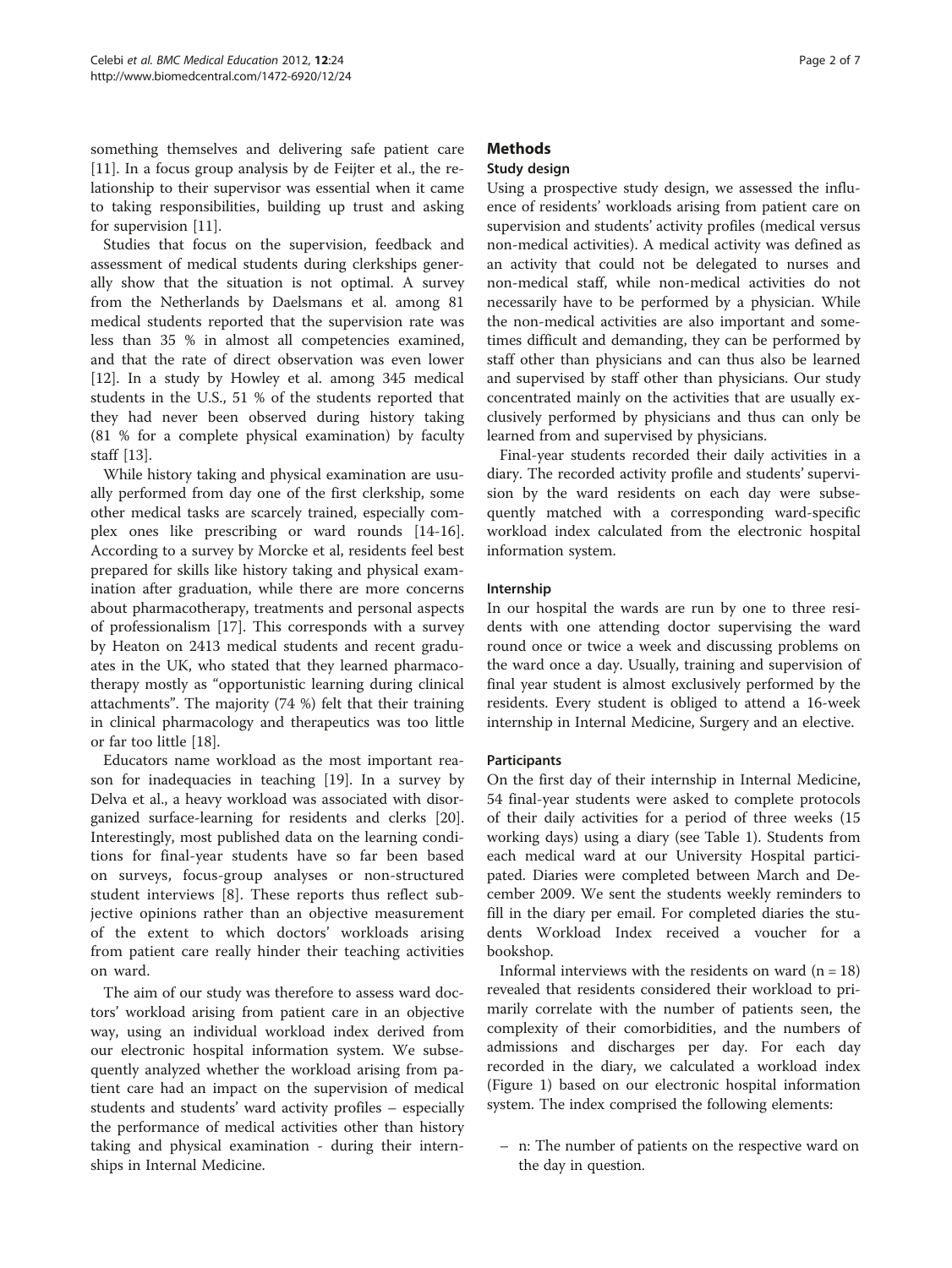#### <span id="page-2-0"></span>Table 1 Students diary

|                                                     | 1 = observed                                                             |  |  |               |  |  |  |  |                        | $2 =$ assisted |  |  |  |  |                     |
|-----------------------------------------------------|--------------------------------------------------------------------------|--|--|---------------|--|--|--|--|------------------------|----------------|--|--|--|--|---------------------|
|                                                     | $3 =$ performed under $4 =$ performed<br>supervision<br>or with feedback |  |  |               |  |  |  |  | without<br>supervision |                |  |  |  |  |                     |
| Day<br>Activity                                     | 1                                                                        |  |  | 2 3 4 5 6 7 8 |  |  |  |  |                        |                |  |  |  |  | 9 10 11 12 13 14 15 |
| Administration of infusions                         |                                                                          |  |  |               |  |  |  |  |                        |                |  |  |  |  |                     |
| Arrangement/cancelling<br>appointments for patients |                                                                          |  |  |               |  |  |  |  |                        |                |  |  |  |  |                     |
| Arterial punctures                                  |                                                                          |  |  |               |  |  |  |  |                        |                |  |  |  |  |                     |
| Documentation                                       |                                                                          |  |  |               |  |  |  |  |                        |                |  |  |  |  |                     |
| Drawing blood                                       |                                                                          |  |  |               |  |  |  |  |                        |                |  |  |  |  |                     |
| ECG interpretation                                  |                                                                          |  |  |               |  |  |  |  |                        |                |  |  |  |  |                     |
| Enquiring about results                             |                                                                          |  |  |               |  |  |  |  |                        |                |  |  |  |  |                     |
| History taking                                      |                                                                          |  |  |               |  |  |  |  |                        |                |  |  |  |  |                     |
| Informative/explanatory<br>consultations            |                                                                          |  |  |               |  |  |  |  |                        |                |  |  |  |  |                     |
| Insertion of IV lines                               |                                                                          |  |  |               |  |  |  |  |                        |                |  |  |  |  |                     |
| Performance of errands                              |                                                                          |  |  |               |  |  |  |  |                        |                |  |  |  |  |                     |
| Physical examination                                |                                                                          |  |  |               |  |  |  |  |                        |                |  |  |  |  |                     |
| Prescriptions                                       |                                                                          |  |  |               |  |  |  |  |                        |                |  |  |  |  |                     |
| Presentation of patients on<br>ward rounds          |                                                                          |  |  |               |  |  |  |  |                        |                |  |  |  |  |                     |
| Punctures of joints, pleura,<br>paracentesis, etc.  |                                                                          |  |  |               |  |  |  |  |                        |                |  |  |  |  |                     |
| Sorting files, copying                              |                                                                          |  |  |               |  |  |  |  |                        |                |  |  |  |  |                     |
| Transportation of patients                          |                                                                          |  |  |               |  |  |  |  |                        |                |  |  |  |  |                     |
| Ward rounds                                         |                                                                          |  |  |               |  |  |  |  |                        |                |  |  |  |  |                     |
| Writing discharge letters                           |                                                                          |  |  |               |  |  |  |  |                        |                |  |  |  |  |                     |
| Other activities:                                   |                                                                          |  |  |               |  |  |  |  |                        |                |  |  |  |  |                     |
|                                                     |                                                                          |  |  |               |  |  |  |  |                        |                |  |  |  |  |                     |

Comments:

Please note your satisfaction with your internship: □ very high □ high □ low □ very low.

Students completed a diary of their activities over a 15-day period and stated for specific activities whether they had (1) observed, (2) assisted, (3) performed them under supervision or (4) performed them without supervision. When the student recorded a medical activity with (3), it was counted as supervision. We then counted how many medical activities were recorded as (3) or (4) (actively performed medical activity) and how many non-medical activities were recorded with (3) or (4) (actively performed non-medical activity).

–  $CF<sub>PCCL</sub>: A correction factor for the patient$ comorbidity complexity level (PCCL). The PCCL modifies reimbursement for each patient in the national DRG (Diagnosis-Related Group) system according to the individual comorbidities and clinical complications arising during the corresponding hospital stay. After students diaries had been handed back, we asked residents on the wards  $(n = 18)$  to state how much more care a patient with a PCCL factor of 4 (maximum) requires compared to a patient with a PCCL factor of 0 (minimum, no relevant comorbidities). The mean result was a factor of  $4.8 \pm$ 1.3 (mean ± SD). We therefore applied a correction

factor ( $CF_{PCCI}$ ) of 1 for PCCL 0, 1.95 for PCCL 1, 2.9 for PCCL 2, 3.85 for PCCL 3, and 4.8 for PCCL 4.

- $-$  CF<sub>Ad/Dis</sub>: A correction factor for admission or discharge of the corresponding patient. According to the mean estimate of interviewed ward residents, admitting a patient is approximately 4.1  $(\pm .9)$  times more time consuming than simply caring for the patient on ward. Discharges were estimated to be approximately 2.7  $(\pm 1.1)$  times more time consuming. Therefore the correction factor CF was set to 4.1 for a patient admitted and 2.7 for a patient discharged from the ward at the corresponding day.
- The overall resulting workload was divided by the number of residents present on the ward on each day examined (see Figure [1\)](#page-3-0).

Workload values showed different ranges (11 to 109 points) on each of the wards under examination. For each individual ward, we therefore categorized each day according to the tertile distribution of values into high, average, or low workload.

# Student supervision and activity survey

Students were asked to complete diaries for a three-week period and to reflect on each day whether they had

- (1)only watched,
- (2)assisted the ward resident,
- (3)performed the activity themselves under supervision of the ward resident, or
- (4)performed the activity without supervision. (see Table 1).

The diary was constructed after an in-depth discussion with former final-year-students according to the tasks frequently performed on our medical wards. At the end there was space to fill in additional activities.

We regarded the following activities as medical (at our hospital not delegable to nurses or non-medical staff): arterial puncture, informative/explanatory consultations, documentation in patient files, ECG interpretation, prescriptions, presenting patients on ward rounds, punctures (joint, pleura, paracentesis, etc.), ward rounds, and writing discharge letters. The administration of infusions, arranging/cancelling patient appointments, taking blood samples, enquiring about test results, running errands, the administration of intravenous catheters, sorting/ copying files, and patient transportation were all considered to represent non-medical activities since in our hospital they can be delegated to nurses and other staff. This distinction (medical, non-medical) was made since we wanted to assess the influence of the residents' workload on students' medical tasks supervision. Activities that can be delegated to nurses or other staff can be learned from and supervised by the staff in question.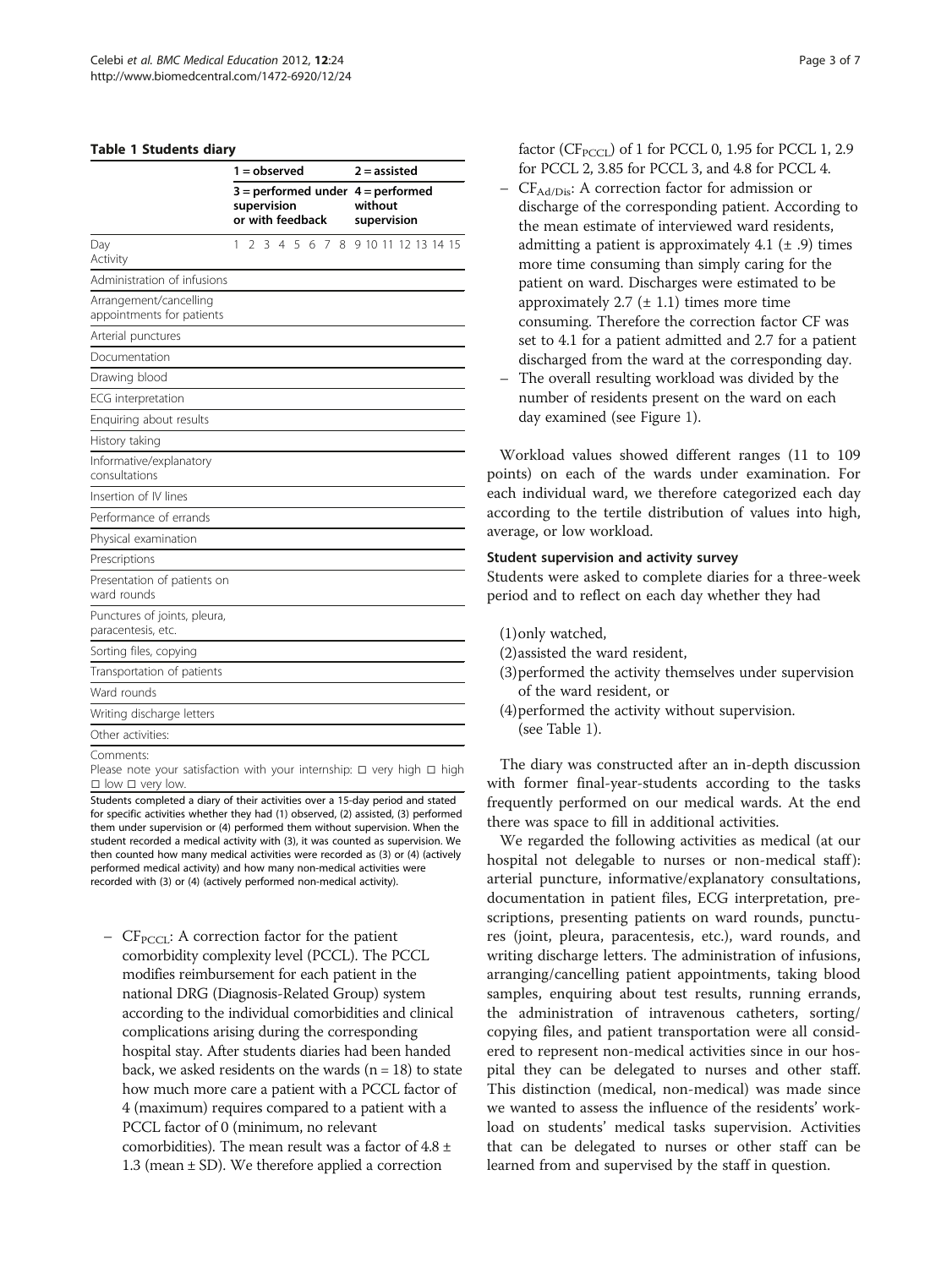

<span id="page-3-0"></span>Figure 1 Formula of the workload-index. Formula for the daily workload index: n = total number of patients on the corresponding ward;  $CF_{PPC1}$  = correction factor according to the patient comorbidity complexity level (PCCL) in the national reimbursement system,  $CF_{CFAd/Dis}$  = correction factor according to whether the respective patient was admitted or discharged on the day in question;  $n_{\text{Doc}} =$  number of residents on that ward that day.

History taking and physical examinations were analyzed separately, since these tasks are usually seen as core activities for medical students and thus the probability that the students practice these activities was considered to be rather high.

Every medical activity that was noted as (3) (performed under supervision) was counted as supervised activity. The students were asked to count constructive feedback as supervision, delivered either during or after the activity. We then recorded, how many medical and non-medical activities were reported as actively performed [(3) or (4)] and counted them as actively performed medical versus non-medical activities, respectively.

In addition, the students were asked to judge the motivation for teaching of the ward.

# Ethical issues

The study protocol was approved by the local ethics committee. Since it was not possible to ensure complete anonymity of the diaries (we needed the ward and the time period of diary completion for calculation of the workload index, see above), we were obliged to ensure that diaries were handed in on a strictly voluntary basis.

#### Statistical analysis

A linear mixed model was used to evaluate the influence of time and workload on supervision or the amount of medical activities per day and the influence of time and supervision on the amount of medical activities per day, respectively. Due to the fact that workload and supervision varied each day, these were modeled separately as time-varying factors. Days 1–8 and Days 9–15 were analyzed individually, since the number of medical activities performed by students was only found to increase during the first eight days, with levels remaining constant across the rest of recorded ward time (see the Results section). As the residuals violated the assumption of a normal distribution, results were recalculated using the sandwich estimator [\[21](#page-6-0)-[23\]](#page-6-0). A comparison of the results demonstrated the robustness of the applied model against deviation from a normal distribution.

The significance level was corrected for three different tests according to Bonferroni. Therefore a p-value <0.017 was regarded as being significant. The software used was JMP 9.1.3 (SAS Inc, Cary, NC, USA).

#### Results

Student characteristics and average values for reported medical and non-medical activities are presented in Table 2.

Overall, 35 of the 54 students returned diaries (65 %). Three students were excluded from analyses due to incompleteness of the data sets which were necessary to calculate the workload index. For the remaining 32 diaries (59 %), we were able to match residents` day-to-day workload index with students' corresponding ward activities, resulting in a total of 442 working days.

At least one resident who was rated as being motivated or very motivated to teach was present on 92 % of the reported ward days. A total of 24 students reported being rather satisfied with their internship and 8 rather unsatisfied.

History taking was performed on 69 ±32 % of the recorded days, and physical examination on 74 ±30 % of the recorded days. History taking (physical examination) was supervised in 6 (5) % of recorded days.

Students'diaries reported the performance of 1.8 ±1.6 medical activities other than history taking and physical examination per day. In addition, an average of  $3.6 \pm 1.7$ non-medical activities were performed per day. In general,  $1.2 \pm 1.3$  daily students' activities were reported as being supervised. For every student activity that was supervised by a ward doctor, the number of actively performed medical activities increased by an average of 0.77 per day ( $p < 0.0001$ ). This effect did not change over time. Figure [2](#page-4-0) shows the distribution of the activities per day that the students reported to have actively performed.

The number of medical activities actively performed by students increased by an average of 0.14 per day ( $p <$ 0.0001) over Days 1–8 and by an average of 0.02 per day

| Age (years)                                          | $27 + 3$                        |
|------------------------------------------------------|---------------------------------|
| Gender (m/f)                                         | 12 m, 23 f                      |
| Motivation for this internship                       | 8 very high<br>25 high<br>3 low |
| Actively performed non-medical<br>activities per day | $3.6 + 1.7$                     |
| Actively performed medical<br>activities per day     | $1.8 \pm 1.6$                   |
| Supervised medical activities per day                | $1.2 + 1.3$                     |

Characteristics and mean activity scores  $(\pm$  SD) of the study cohort.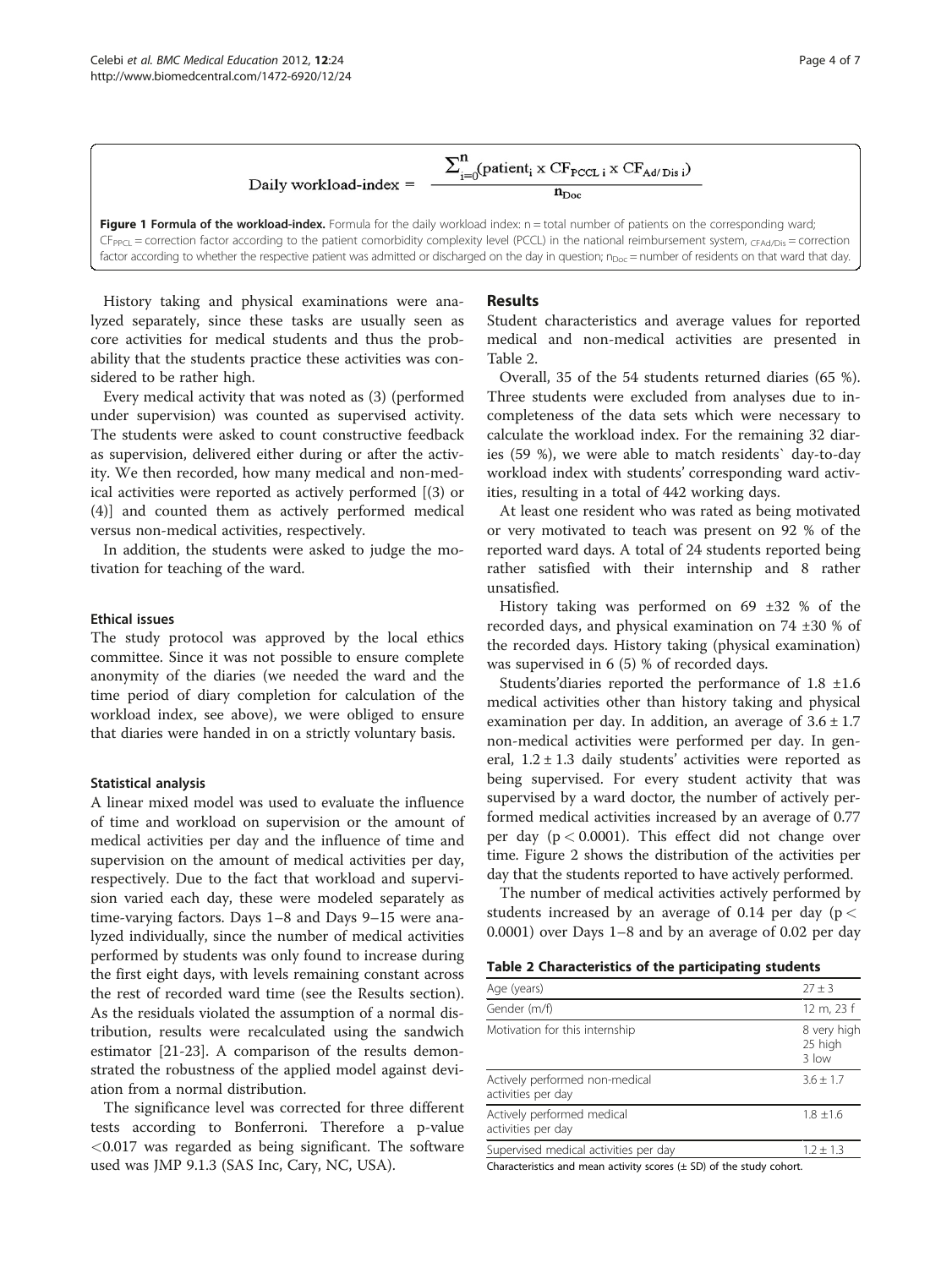<span id="page-4-0"></span>

 $(p = 0.84)$  over Days 9–15. Modelling workload as a time-varying factor revealed that the higher the workload, the lower the initial number of medical activities  $(p = 0.29)$  and the higher the rate of subsequent increase in medial activities ( $p = 0.25$ ). However, the absolute differences were rather small and remained non-significant (see Figure 3).

Between Days 9 and 15, the number of medical activities performed changed by 0.02 per day for each level of workload  $(p = 0.84)$ 

Summarizing our findings, a relevant influence of the day-to-day variability of residents' workload on the number of medical activities performed by students was not found. In addition, no relevant association was observed between increases in the applied ward workload index



and an increase in non-medical activities or a decrease in student supervision (data not shown,  $p > .5$  all).

# **Discussion**

Internships represent an essential part of medical education in most medical schools worldwide. Ideally, students in internships should practice most activities performed by a doctor under close supervision. However, it would not seem justified to rely on students practicing skills as intended, especially complex skills such as ward rounds and prescribing [\[14](#page-5-0)-[16](#page-5-0)]. History taking and physical examination is usually covered in medical school, and the chances are high that students practice these skills during clerkships and internships. This fact has been confirmed in our study, and the low supervision rates also correspond with other studies [[13\]](#page-5-0). Nonetheless, some medical activities with a higher degree of complexity are rarely taught in separate classes; it is generally assumed that such skills are acquired during internships, which in most curricula become completed during the final year of medical education [[7\]](#page-5-0). In our study, we assessed whether these medical activities were practiced on the ward and whether practice ideally occurred under the supervision of the ward doctor.

Interestingly, while at least one resident who was rated as being "motivated or very motivated to teach" was present on the ward on 407 of the 442 examined days, supervision was reported to have been scarce. However, there was a clear association between the degree of reported supervision and the number of medical activities. We were not able to detect a significant association of measured workload and the number of reported supervised medical activities or student activity profiles. Thus, in order to increase supervision, reducing the workload arising from patient care alone might not be sufficient, and additional factors as e.g. the individual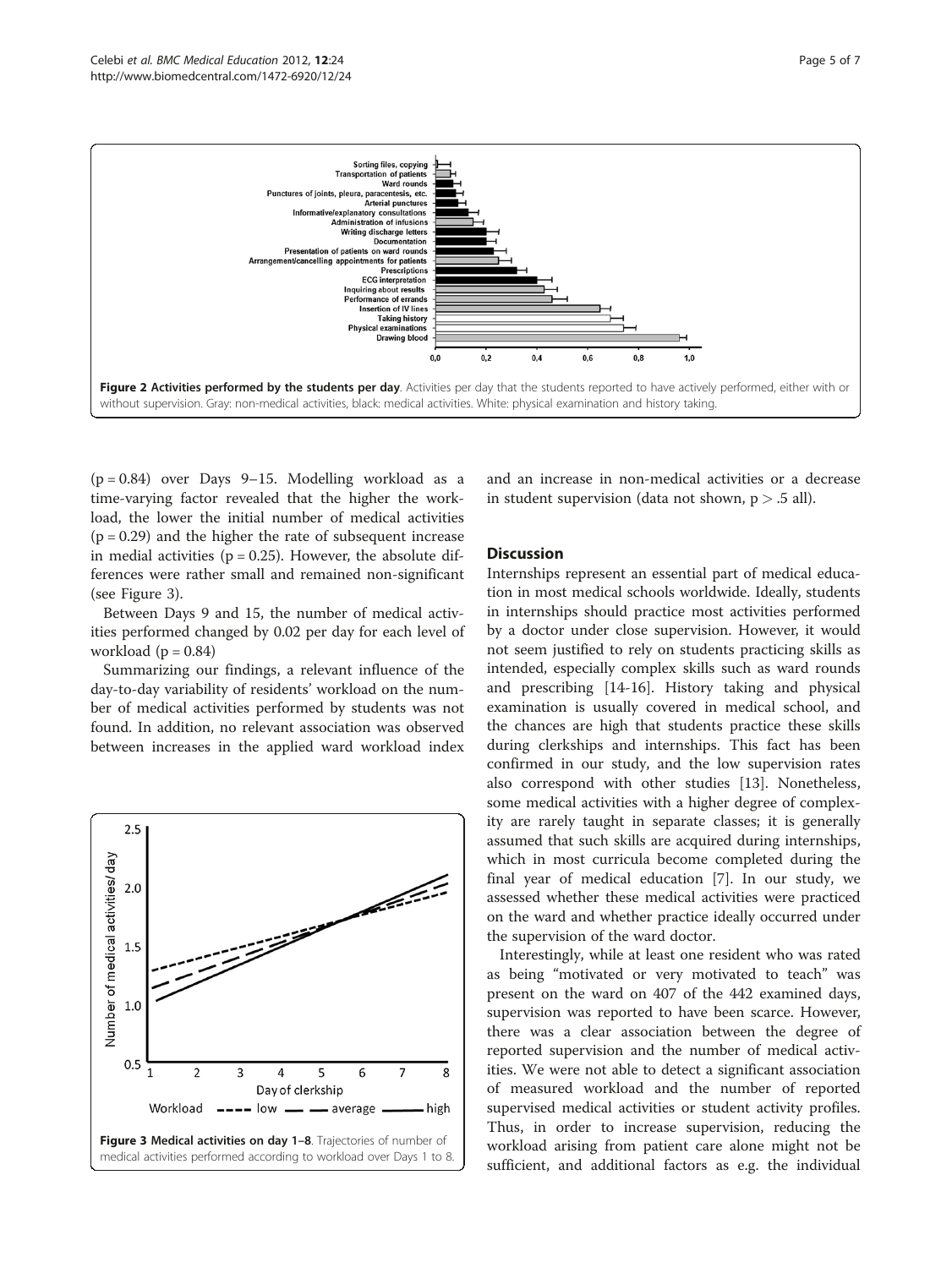<span id="page-5-0"></span>learner-supervisor-relationship or structured feedback training may be necessary [9].

A total of 24 students reported being rather satisfied with their internship and 8 rather unsatisfied. We therefore assume that our data are not overly distorted by dissatisfaction.

A limitation of our study is that the students primarily engaged in non-medical activities, which might explain why we failed to find any changes in activity profiles on days with a high workload. The number of reported medical activities only increased over the first eight days of the internship. Students may be surmised to have acquired the role of a clinical helper rather than a learner over this period of time. This may imply that we failed to detect a potentially negative influence of doctors' workload on students' supervision and activity profiles. Another explanation of this negative finding might be workload yet very high at baseline, which would impede or even extinguish any amount of teaching activity regardless of further workload increases. In addition, some parts of the workload can be postponed to the other day. While the work for admissions is usually completed the same day, discharge letters can be prepared in advance or on subsequent days. In addition we investigated only the workload arising purely from patient care calculated from the electronic hospital information system. But some workload also stems from research activities, other teaching activities, conferences and so on. The effect of the subjectively perceived workload on supervision might be an interesting research question for future research.

In order to ensure that high-quality medical education is provided despite increasing workload, several measures are conceivable, including e.g. the implementation of protected time for supervision and teaching on the ward or training complex activities in special classes or simulated environments in order to increase students' confidence in practicing these activities on ward [\[24,25\]](#page-6-0).

### Conclusions

While there was a clear association between supervision and number of medical activities performed by the final year medical students, no association of the workload on the degree of supervision could be detected. Thus, in order to increase supervision, reducing the workload arising from patient care alone might not be sufficient.

#### Competing interests

The authors declare that they have no competing interest.

#### Acknowledgements

Special thanks to Dawn Girlich for her excellent help in proof-reading the manuscript.

#### Author details

<sup>1</sup>Department of Internal Medicine, Division of Diabetes, Endocrinology, Angiology, Nephrology and Clinical Chemistry, University Hospital of Tübingen, Tübingen, Germany. <sup>2</sup>University of Tübingen, Medical School,

Tübingen, Germany. <sup>3</sup>Institute for Medical Biometry, University of Tübingen Tübingen, Germany. <sup>4</sup>Department of the Dean of Student Affairs, University of Tübingen, Tübingen, Germany. <sup>5</sup>Department of Internal Medicine, Medical Intensive Care Unit, University Hospital of Tübingen, Tübingen, Germany.

#### Authors' contributions

NC conceived of the study and drafted the manuscript. RT participated in the study design and helped drafting the manuscript. CE performed the statistics and helped drafting the manuscript. FH participated in the study design and the interviews with the ward residents. RR participated in the study design and the interviews with the ward residents. PW participated in the study design, the interviews with the former final year students and the data acquisition and helped drafting the manuscript. All authors read and approved of the final manuscript.

#### Received: 5 November 2011 Accepted: 27 April 2012 Published: 27 April 2012

#### References

- 1. Zunehmende Privatisierung von Krankenhäusern in Deutschland Folgen für die ärztliche Tätigkeit - Voraussetzungen, Wirkungen, Konsequenzen und Potenziale aus ärztlicher Sicht. Volume Bericht der Arbeitsgruppe des Vorstandes der Bundesärztekammer. 2007.
- 2. Pfaff H, Ernstmann N, Ommen O, Heller G (2010) Arbeitsbelastung in Krankenhäusern - Die Sicht der ärztlichen Direktoren. Ärzteblatt 107 (16):644–645
- 3. Knesebeck Ovd, Blum K, Grosse K, Klein J: Arbeitsbedingungen und Patientenversorgung. Eine Befragung von Chirurgen und Gynäkologen zur psychosozialen Arbeitsbelastung. Arzt und Krankenhaus 2009, 2009 (7):210–213.
- 4. Angerer P, Petru R, Weigl M, Glaser J (2009) Arbeitsbedingungen und Befinden von Ärzten in der Weiterbildung: Ergebnisse einer Kohortenstudie, vol 2. Deutscher Ärzte Verlag, Köln
- Kilminster SM, Jolly BC (2000) Effective supervision in clinical practice settings: a literature review. Med Educ 34(10):827–840
- 6. Kilminster S, Cottrell D, Grant J, Jolly B (2007) AMEE Guide No. 27: Effective educational and clinical supervision. Med Teach 29(1):2–19
- 7. Ramani S, Leinster S (2008) AMEE Guide no. 34: Teaching in the clinical environment. Med Teach 30(4):347–364
- 8. Schrauth M, Weyrich P, Kraus B, Junger J, Zipfel S, Nikendei C (2009) Workplace learning for final-year medical students: a comprehensive analysis of student's expectancies and experiences. Z Evid Fortbild Qual Gesundhwes 103(3):169–174
- 9. van der Zwet J, Zwietering PJ, Teunissen PW, van der Vleuten CP, Scherpbier AJ (2011) Workplace learning from a socio-cultural perspective: creating developmental space during the general practice clerkship. Adv Health Sci Educ Theory Pract 16(3):359-373
- 10. Dornan T, Boshuizen H, King N, Scherpbier A (2007) Experience-based learning: a model linking the processes and outcomes of medical students' workplace learning. Med Educ 41(1):84–91
- 11. de Feijter JM, de Grave WS, Dornan T, Koopmans RP, Scherpbier AJ (2011) Students' perceptions of patient safety during the transition from undergraduate to postgraduate training: an activity theory analysis. Adv Health Sci Educ Theory Pract 16(3):347–358
- 12. Daelmans HE, Hoogenboom RJ, Donker AJ, Scherpbier AJ, Stehouwer CD, van der Vleuten CP (2004) Effectiveness of clinical rotations as a learning environment for achieving competences. Med Teach 26(4):305–312
- 13. Howley LD, Wilson WG (2004) Direct observation of students during clerkship rotations: a multiyear descriptive study. Acad Med 79(3):276–280
- 14. Remmen R, Derese A, Scherpbier A, Denekens J, Hermann I, van der Vleuten C, Van Royen P, Bossaert L (1999) Can medical schools rely on clerkships to train students in basic clinical skills? Med Educ 33(8):600–605
- 15. Lempp H, Seabrook M, Cochrane M, Rees J (2005) The transition from medical student to doctor: perceptions of final year students and preregistration house officers related to expected learning outcomes. Int J Clin Pract 59(3):324–329
- 16. Nikendei C, Kraus B, Schrauth M, Briem S, Junger J (2008) Ward rounds: how prepared are future doctors? Med Teach 30(1):88-91
- 17. Morcke AM, Nielsen DG, Kjeldsen IT, Eika B (2011) Medical graduates feel well-prepared for clinical work. Dan Med Bull 58(11):A4330